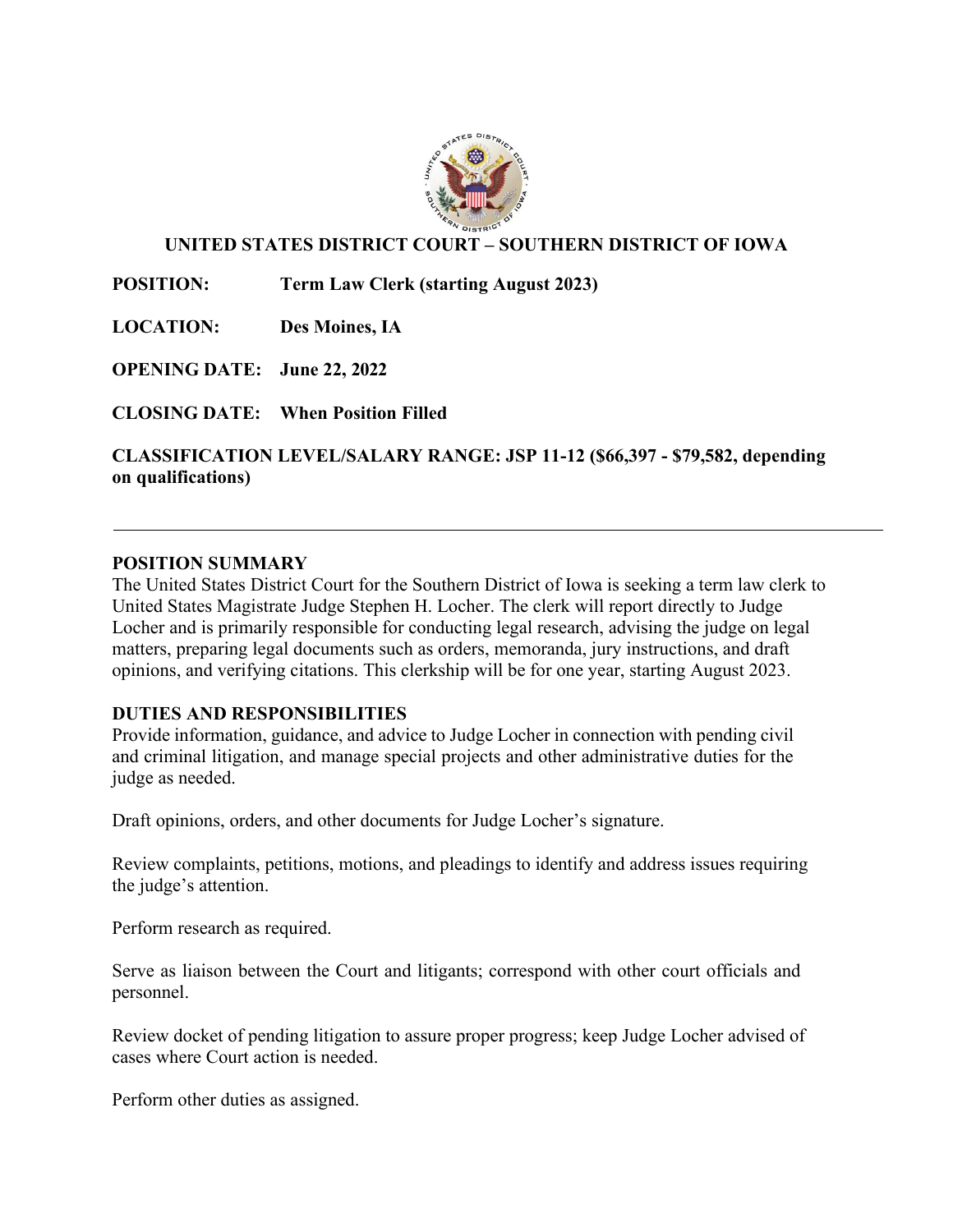### **QUALIFICATIONS**

To qualify for the position of term law clerk, the applicant must be a law school graduate (or be certified as having completed all law school studies and requirements and merely awaiting conferment of degree) from a law school of recognized standing, and have one or more of the following attributes:

- Standing within the upper third of the law school class from a law school on the approved list of either the American Bar Association or the Association of American Law Schools;
- Experience on the editorial board of a law review of such a school:
- Graduation from such a school with an LLM degree; or
- Demonstrated proficiency in legal studies which, in the opinion of the judge, is the equivalent of one of the above.

The applicant should have exceptional legal research and writing skills and be proficient with Westlaw, Lexis, and Microsoft Word. The applicant also must have the ability to communicate effectively with coworkers and others with professionalism and integrity. The applicant should be self-motivated and able to manage multiple tasks and competing deadlines.

For consideration at the JSP 12 level, an applicant must meet the qualifications for a JSP grade 11, possess one additional year of full-time legal work experience after graduation and be a member of the Bar of a state, territorial, or Federal Court of general jurisdiction.

### **BENEFITS**

Benefits include:

- Eleven paid holidays per year
- Federal Employees' Health Benefits
- Federal Employees' Group Life Insurance
- Flexible Benefits Program
- Federal Judiciary Long Term Care Insurance
- Long-term disability insurance

# **CONDITIONS OF EMPLOYMENT**

Employees must be United States citizens or eligible to work in the United States.

Employees are required to adhere to the Code of Conduct for Judicial Employees which is available for review upon request. A background investigation with law enforcement agencies, including fingerprint and criminal record checks, will be conducted as a condition of employment. Any applicant selected for a position will be hired provisionally pending successful completion of the investigation. Unsatisfactory results may result in termination of employment. Employment is terminable at will.

### **MISCELLANEOUS**

The Federal Financial Management Reform Act requires direct deposit of federal wages.

The U.S. District Court for the Southern District of Iowa provides reasonable accommodations to applicants with disabilities. If you need a reasonable accommodation, please notify human